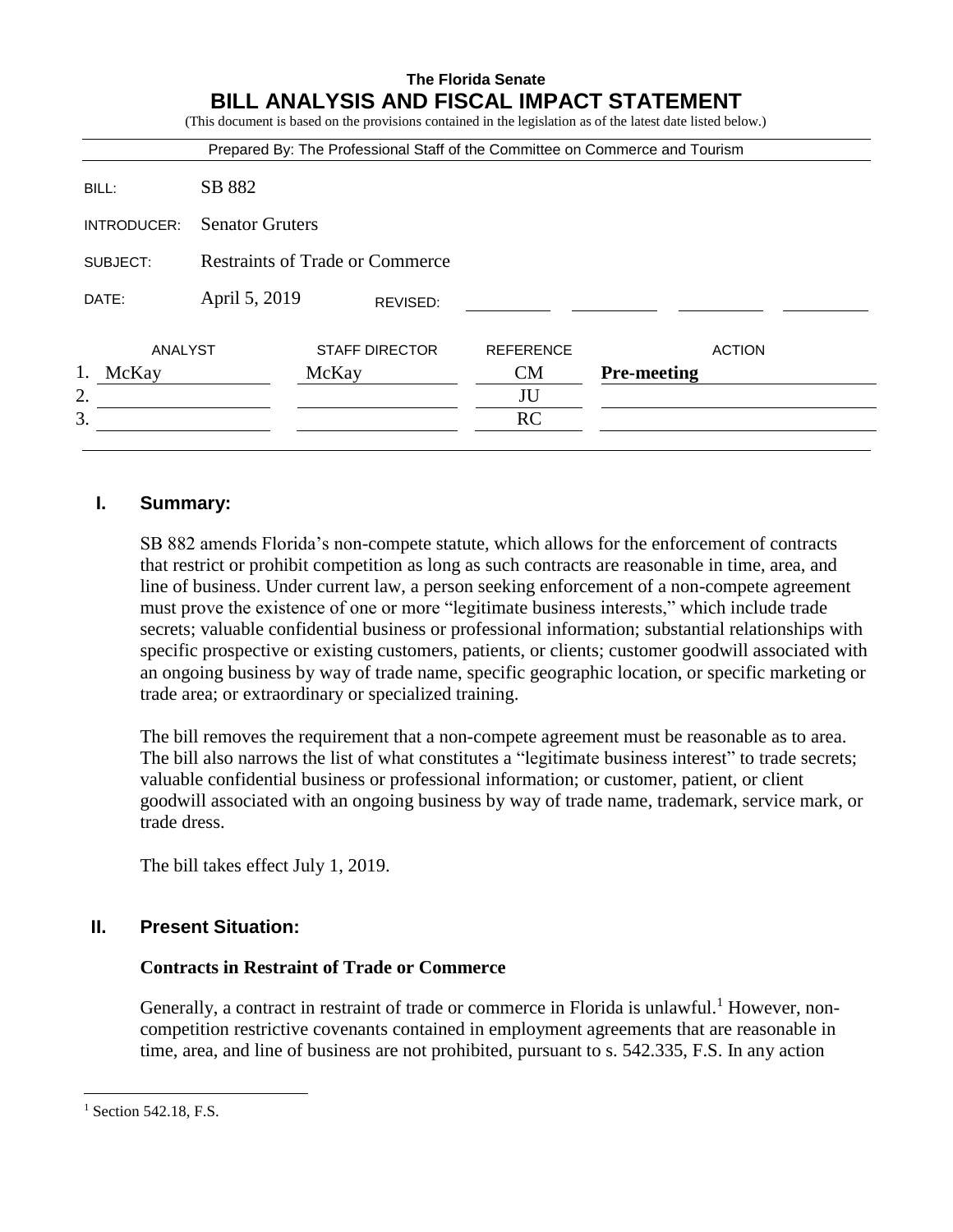concerning enforcement of a restrictive covenant, a court may not enforce a restrictive covenant unless it is set forth in a writing signed by the person against whom enforcement is sought, and the person seeking enforcement of a restrictive covenant must prove the existence of one or more legitimate business interests justifying the restrictive covenant. The term "legitimate business interest" includes, but is not limited to:

- Trade secrets; $2$
- Valuable confidential business or professional information that otherwise does not qualify as trade secrets;
- Substantial relationships with specific prospective or existing customers, patients, or clients;
- Customer, patient, or client goodwill associated with:
	- o An ongoing business or professional practice, by way of trade name, trademark, service mark, or "trade dress";
	- o A specific geographic location; or
	- o A specific marketing or trade area; or
- Extraordinary or specialized training.<sup>3</sup>

Any restrictive covenant not supported by a legitimate business interest is unlawful and is void and unenforceable. A person seeking enforcement of a restrictive covenant must prove that the contractually specified restraint is reasonably necessary to protect the legitimate business interest or interests justifying the restriction.

In determining the reasonableness in time of a post-term restrictive covenant not predicated upon the protection of trade secrets, a court must apply specified rebuttable presumptions, and must presume as reasonable in time any restraint 6 months or less in duration, and presume as unreasonable in time any restraint more than 2 years in duration. In the case of a restrictive covenant sought to be enforced against a former distributor, dealer, franchisee, or licensee of a trademark or service mark and not associated with certain sales, a court must presume as reasonable in time any restraint 1 year or less in duration, and presume as unreasonable in time any restraint more than 3 years in duration. In the case of a restrictive covenant sought to be enforced against the seller of certain assets, a court must presume as reasonable in time any restraint 3 years or less in duration and must presume as unreasonable in time any restraint more than 7 years in duration. In determining the reasonableness in time of a postterm restrictive covenant predicated upon the protection of trade secrets, a court must presume as reasonable in time any restraint of 5 years or less, and presume as unreasonable in time any restraint of more than 10 years.

A court must not refuse enforcement of a restrictive covenant on the ground that the person seeking enforcement is a third-party beneficiary of such contract or is an assignee or successor to a party to such contract. In determining the enforceability of a restrictive covenant, a court must not consider any individualized economic or other hardship that might be caused to the person against whom enforcement is sought, may consider as a defense the fact that the person seeking

 $\overline{a}$ 

<sup>&</sup>lt;sup>2</sup> Section 688.002, F.S., defines a trade secret as information, including a formula, pattern, compilation, program, device, method, technique, or process that derives independent economic value, actual or potential, from not being generally known to, and not being readily ascertainable by proper means by, other persons who can obtain economic value from its disclosure or use; and is the subject of efforts that are reasonable under the circumstances to maintain its secrecy.

 $3$  Section 542.335(1)(b), F.S.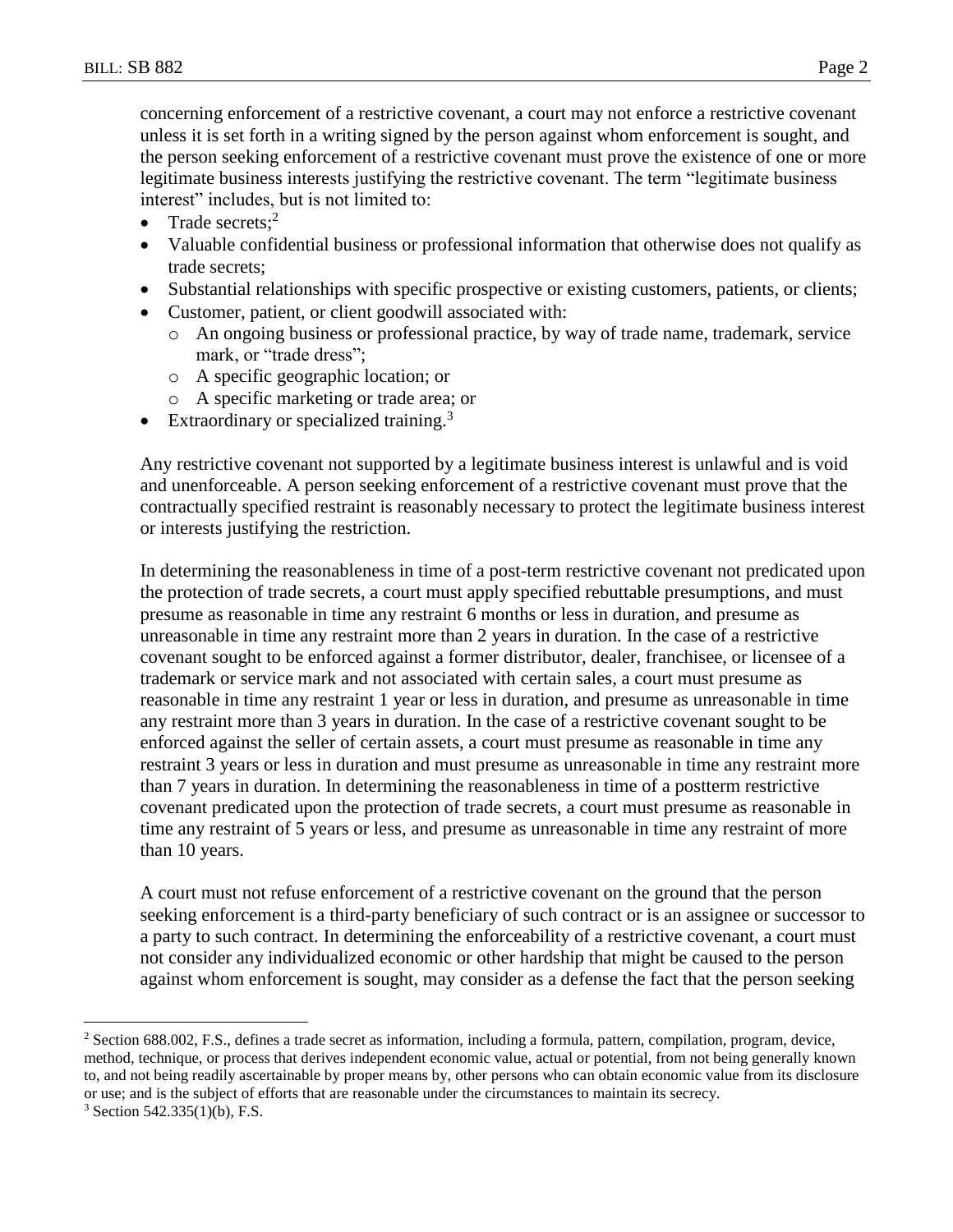enforcement no longer continues in business in the area or line of business that is the subject of the action to enforce the restrictive covenant, and must consider all other pertinent legal and equitable defenses, and the effect of enforcement upon the public health, safety, and welfare.

A court must construe a restrictive covenant in favor of providing reasonable protection to all legitimate business interests established by the person seeking enforcement, and must not employ any rule of contract construction that requires the court to construe a restrictive covenant narrowly, against the restraint, or against the drafter of the contract. No court may refuse enforcement of an otherwise enforceable restrictive covenant on the ground that the contract violates public policy unless such public policy is articulated specifically by the court and the court finds that the specified public policy requirements substantially outweigh the need to protect the legitimate business interest or interests established by the person seeking enforcement of the restraint.

A court must enforce a restrictive covenant by any appropriate and effective remedy. In the absence of a contractual provision authorizing an award of attorney's fees and costs to the prevailing party, a court may award attorney's fees and costs to the prevailing party in any action seeking enforcement of, or challenging the enforceability of, a restrictive covenant.

#### **III. Effect of Proposed Changes:**

The bill removes the requirement that non-compete contracts must be reasonable as to area in order to be enforceable.

The bill also changes the types of "legitimate business interests" that a person seeking enforcement of a restrictive covenant must prove. The bill removes from the list of types of legitimate business interests that justify a restrictive covenant: (1) substantial relationships with specific prospective or existing customers, patients, or clients, and (2) extraordinary or specialized training.

Current law provides that customer, patient, or client goodwill associated with an ongoing business or professional practice, by way of trade name, trademark, service mark, or "trade dress"; a specific geographic location; or a specific marketing or trade area are types of legitimate business interests. The bill removes specific geographic location, and specific marketing or trade area from the list of ways with which customer, patient, or client goodwill is associated.

The bill provides that the amendments to s. 542.335, F.S., made by the bill apply in actions determining the enforceability of restrictive covenants entered into on or after the effective date of the bill, July 1, 2019.

## **IV. Constitutional Issues:**

A. Municipality/County Mandates Restrictions:

None.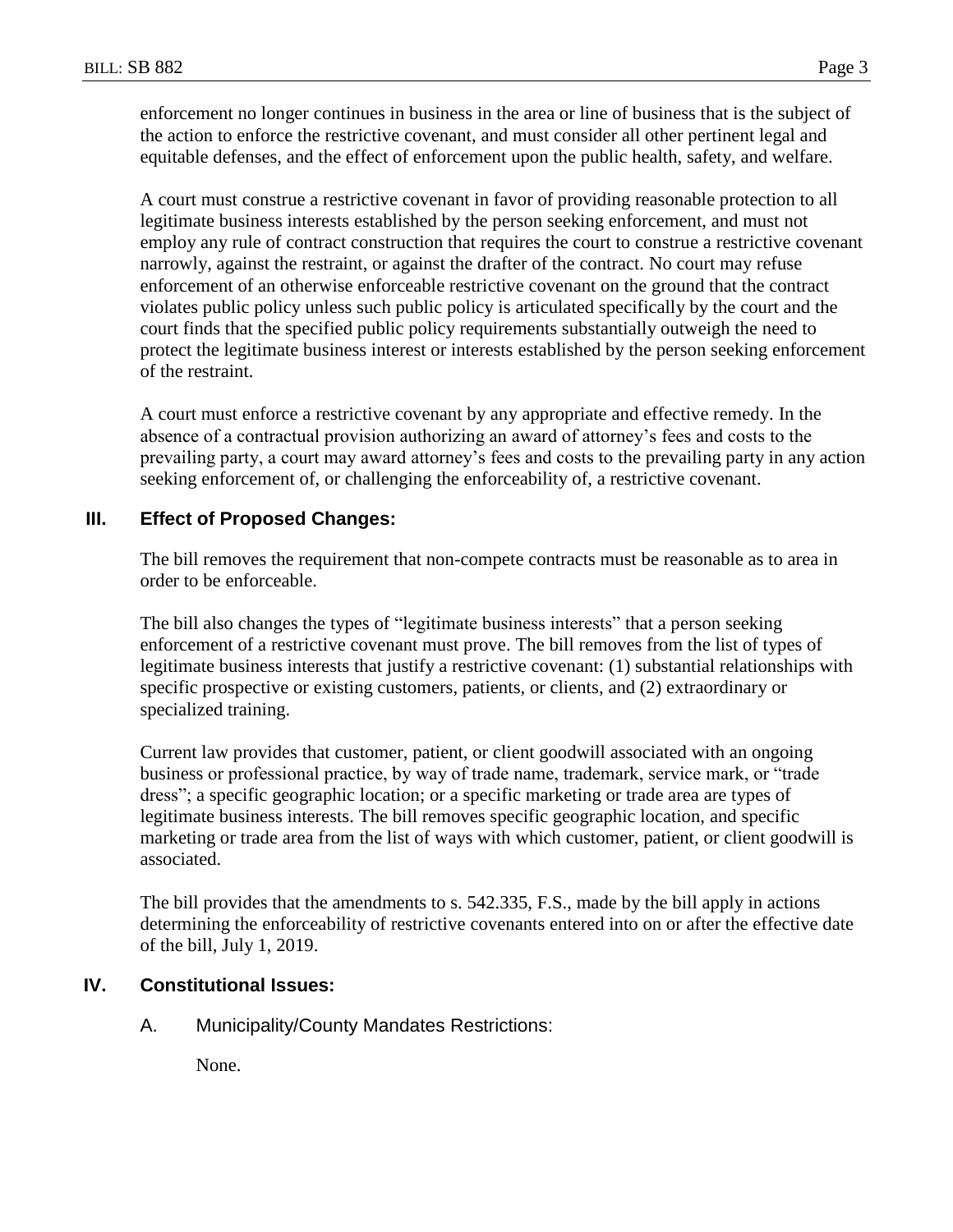B. Public Records/Open Meetings Issues:

None.

C. Trust Funds Restrictions:

None.

- D. State Tax or Fee Increases: None.
- E. Other Constitutional Issues:

None.

# **V. Fiscal Impact Statement:**

A. Tax/Fee Issues:

None.

B. Private Sector Impact:

Indeterminate.

C. Government Sector Impact:

None.

### **VI. Technical Deficiencies:**

None.

### **VII. Related Issues:**

None.

### **VIII. Statutes Affected:**

This bill substantially amends section 542.335 of the Florida Statutes.

### **IX. Additional Information:**

A. Committee Substitute – Statement of Changes: (Summarizing differences between the Committee Substitute and the prior version of the bill.)

None.